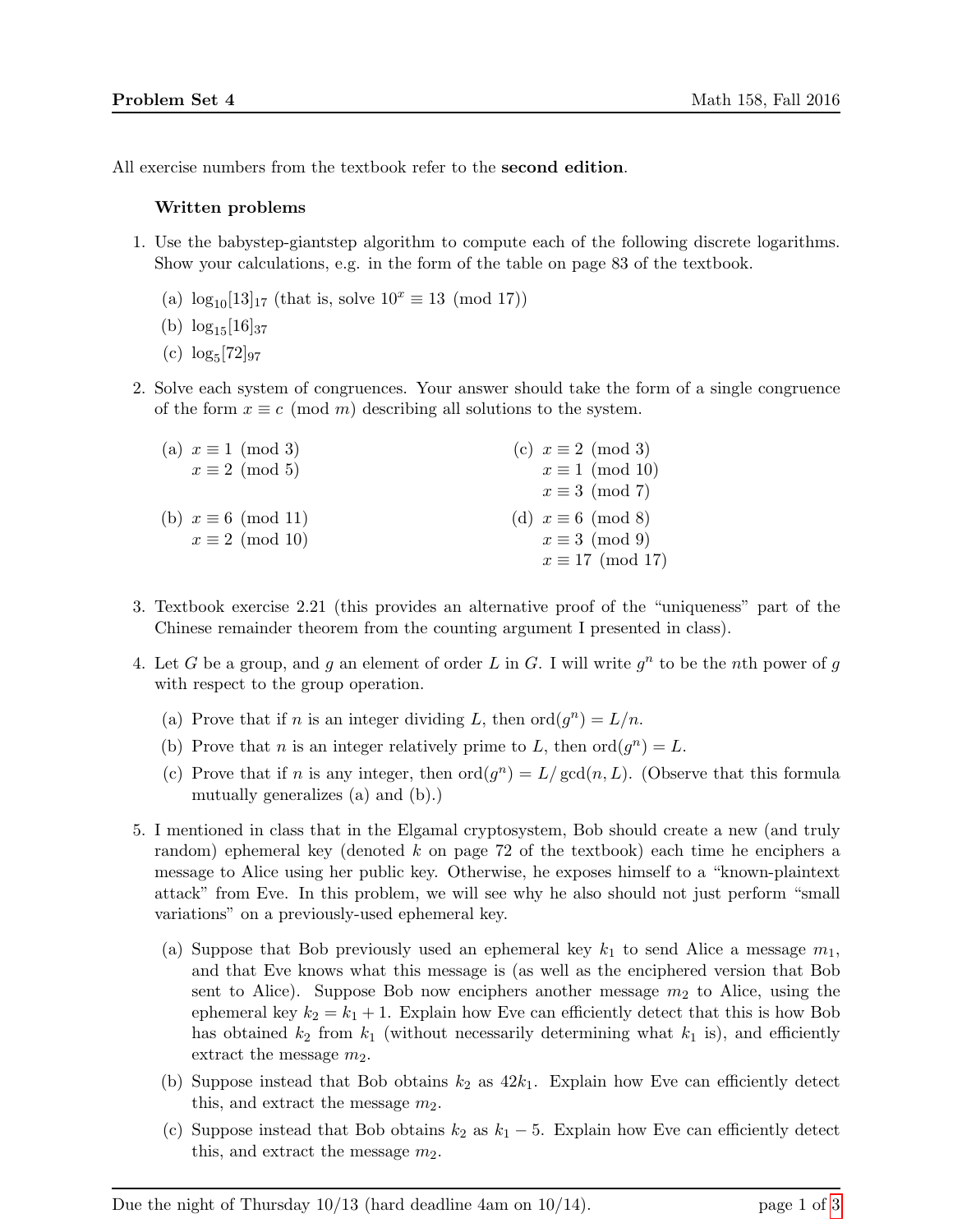(d) Suppose instead that Bob obtains  $k_2$  as  $13k_1 + 2$ . Explain how Eve can efficiently detect this, and extract the message  $m_2$ .

Note. This problem seems make what looks like a strange assumption: that Eve knows the plaintext of a previously-sent message to Alice. In fact, this happens quite often; for example, Bob might sent the same message to many people (e.g. a boilerplate introduction or header information), including both Eve and Alice. For this reason, it is important to make sure that cryptosystems used in practice are not vulnerable to these so-called "known-plaintext" attacks.

- 6. Write a function to do the following task: generate a sequence of random B bit nonnegative numbers (that is, integers with  $0 \leq n < 2^B$ , where B is given as input), until a number is repeated. The function should return the number of numbers generated (including the repeat at the end). Write a second function that runs your first function 1000 times and averages the results. Run your second function for all values of B from 1 to 20 and report the results. See if you can identify a pattern. (You may already know what pattern to expect to see; the result is slightly counterintuitive and is referred to as the "birthday paradox." This pattern turns out to be of crucial importance in studying the danger posed by certain randomized attacks on cryptosystems.)
- 7. Go to the following demonstration assignment, and open the problem called "DLP benchmarking." This problem allows you to benchmark the effectiveness of different algorithms to solve the discrete logarithm problem.

## <https://www.hackerrank.com/m158-2016-demos/>

Note that case number *n* uses a prime of length exactly  $\frac{n}{2}$  $\frac{n}{2}$  + 17 bits. So by seeing which cases a particular algorithm solves, you can gauge the length of prime it is able to handle within the hackerrank time limit.

- (a) Before submitting any code, estimate the number of test cases that you think a naive trial-and-error approach (i.e. testing all possible exponents, starting from 0, until one is found that works) will correctly solve. Then implement such an approach (perhaps using your submission to Problem Set 3, if you used a trial-and-error approach there), submit it, and check how close your estimate was.
- (b) Estimate how many cases an implementation of Babystep-Giantstep will complete correctly. If you have a working BSGS implementation (e.g. after completing the coding portion of the assignment), use it to check your answer, but do not submit the code until you have made your estimate.

Note. For this assignment, you will receive full point if you make a good faith effort and your reasoning makes sense. I may ask estimations like this on future exams; in this case, I would mark your answer correct if you estimate the number of bits (in the length of  $p$ ) that the program can handle within 10 bits of the actual figure.

## Programming problems

Full formulation and submission: <https://www.hackerrank.com/m158-2016-pset-4>

8. Solve the discrete logarithm problem, where the modulus is a 36 bit prime number.